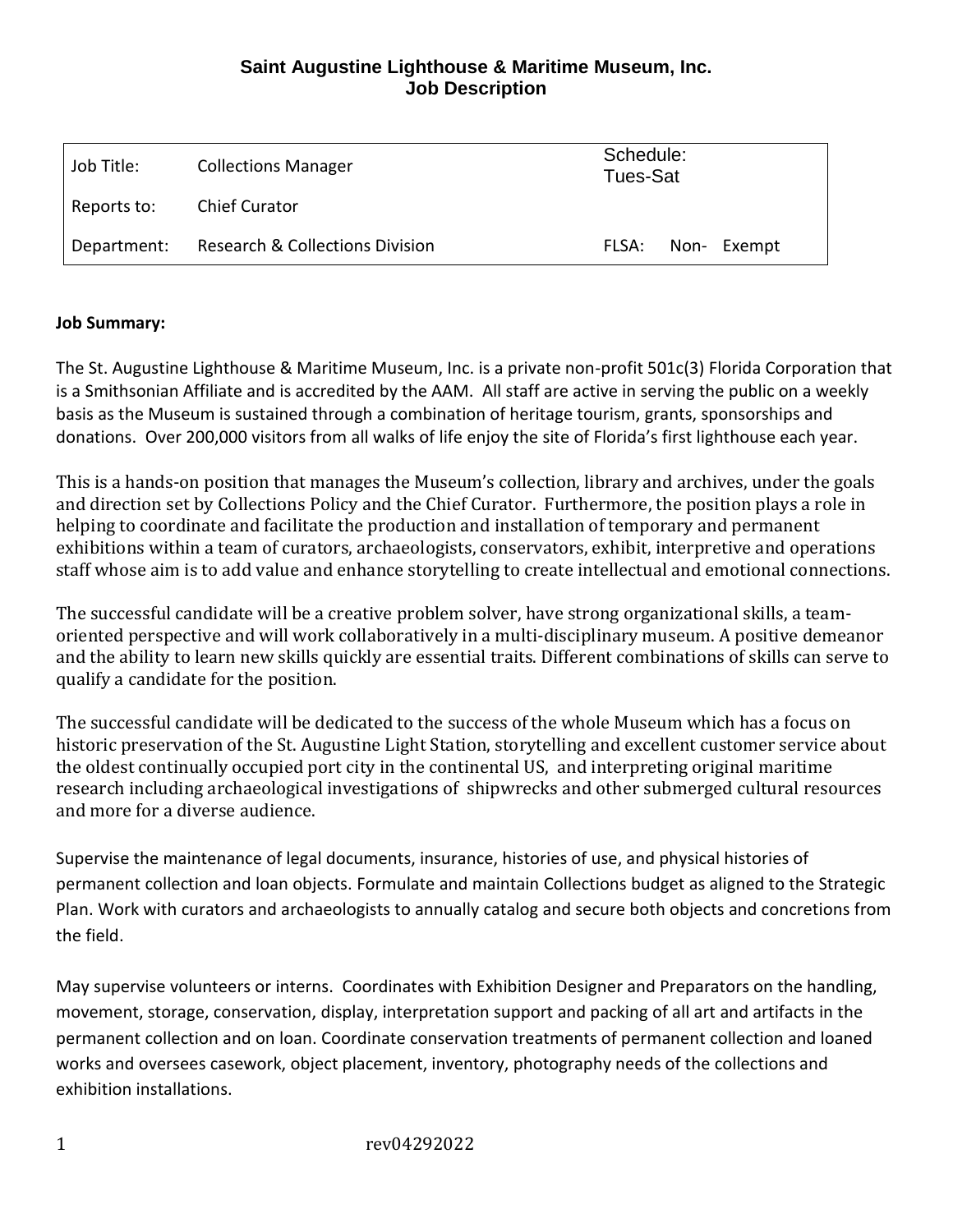#### **Major Responsibilities:**

- Accession all Museum permanent collection gifts and purchases with the guidance of the Division Director (Chief Curator) and under operational procedures set by the Executive Director
- Document and acknowledge all related donations to the Museum. Thanks donors and answers inquiries promptly.
- May interface with community or statewide professional organizations, represents the Museum as it's representative to the Florida Lighthouse Association (some travel required).
- Supervises the development and maintenance of records including provenance, insurance, condition, and location, inventory, care guidelines according to industry best practices.
- Identifies, documents, and catalogs all items entering and/or leaving the Collections via accessioning or deaccessioning processes.
- Maintenance of all records in Past Perfect Systems or related software.
- May help plan and carry out digitization of records and objects.
- May help write grants or give tours to help fund collections related goals. Will track receipts and expenses related to collections management.
- Manages the moving, storage and arranging of shipping items.
- Performs other duties as requested and assigned including regular shifts on the lighthouse tower.

### **Successful Candidate:**

BA/BS in Museum Studies, American Indian Studies, Anthropology, Art History, Natural History, Museum Studies, U.S. History or equivalent required. Advance Degree in related field preferred or the equivalent combination of degree and experience in the field.

Experience with exhibitions and collections preferred • Knowledge of material culture theory • Knowledge of culturally responsive collections management practices, those practices that take into consideration the culture that produced an object, with particular emphasis on maritime culture.

Demonstrated skill in collections management databases (PastPerfect preferred) and MS Office suite or other. Must be able to use calendars, spreadsheets and communicate clearly in on-line database and intranet systems.

Demonstrated knowledge of professional museum practices and standards, including registration methods, object loans, safe object handling, conservation, packing and shipping, proper storage, security measures and object numbering techniques • Experience in collections management procedures: accessioning, retrieval, attributions, documentation, proper storage and handling techniques • Ability to implement strategic collections management plans and acquisition policies • Ability to implement and adhere to Collections Management policy • Ability to lead and train volunteers and interns • Experience with museum display, such as mount making, and exhibition techniques and standards • Ability to set and meet deadlines; manage projects, exhibit installations and planning • Excellent interpersonal, organizational, and written and oral communication skills. Ability to work independently and as part of a